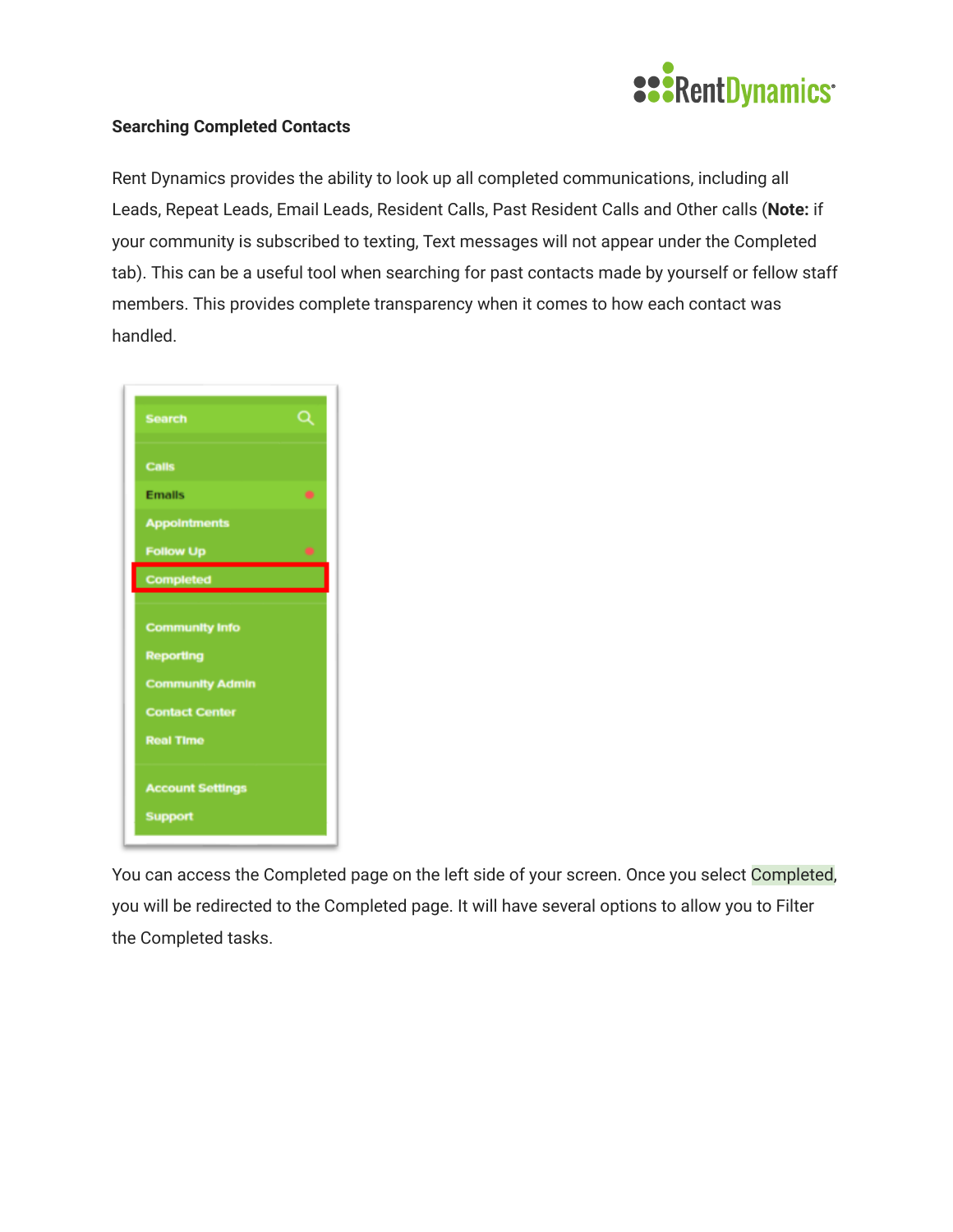| Completed              |                                                         |                                                        |                                                   |                                                |                         |                                       | <b>Hide filters</b> |
|------------------------|---------------------------------------------------------|--------------------------------------------------------|---------------------------------------------------|------------------------------------------------|-------------------------|---------------------------------------|---------------------|
| 面<br><b>Start Date</b> | $\mathbf m$<br><b>End Date</b><br><-- Select AdSource v | <-- Contact Type -->                                   | <-- Communication  ▼<br>$\boldsymbol{\mathrm{v}}$ | $\leftarrow$ Agent $\rightarrow$ $\rightarrow$ | <b>Enter Name</b><br>-- | <b>Enter Email</b>                    |                     |
| Show all communities   | Show only Contact Center Contacts                       | Filter                                                 | 10<br>Clear Page size:                            | $\scriptstyle\rm v$                            |                         |                                       |                     |
|                        |                                                         |                                                        |                                                   |                                                |                         |                                       |                     |
| Time                   | Agent                                                   | AdSource                                               | <b>Contact Type</b>                               | Name                                           | Phone                   | Community                             |                     |
| 8/1/18 7:38AM          | <b>CC-Amber Kuiper</b>                                  | <b>Google Search</b>                                   | Current Resident - Phone                          | Anna Henze                                     | (224) 628-0879          | Avena                                 | View                |
| 8/1/18 1:29AM          | CC-Jameli<br>Alvarado                                   | <b>N/A</b>                                             | Lead - Email                                      | Elizabeth Rogowski                             | (719) 439-5206          | Avena                                 | View                |
| 8/1/18 1:14AM          | CC-Jameli<br>Alvarado                                   | N/A                                                    | Repeat Lead - Email                               | <b>Brittany Vingal</b>                         | (720) 461-6768          | Avena                                 | View                |
| 7/31/18 9:09PM         | CC-Sammy Haro                                           | Google Search                                          | Other - Phone                                     |                                                | (865) 368-2477          | Avena                                 | View                |
| 7/31/18 7:29PM         | CC-Jameli<br>Alvarado                                   | Apartments.com                                         | Lead - Email                                      | Elizabeth Rogowski                             | (719) 439-5206          | Avena                                 | View                |
| SAMPLE, D. ON HOLE     | CC-Jameli                                               | <u> Permanent of Samples Province (Samples of Prov</u> | <b>Expertise Concert</b>                          | Advertise to the damage of the                 | JOHN TOO JOED,          | of the commission company is a commi- |                     |
|                        | <b>WITH A DIRECT PLATFORMER</b><br><b>The Second</b>    |                                                        |                                                   |                                                |                         | <b>STATISTICS</b>                     |                     |

Every completed task by your community will be listed on this page and you have the ability to filter the processed items by your team. Remember, this will be every Call, Email or Walk-In for your property.

| Completed                                                         |                                                                     |                                |                                                                      |                                                                   |                            |                    | <b>Hide filters</b>  |
|-------------------------------------------------------------------|---------------------------------------------------------------------|--------------------------------|----------------------------------------------------------------------|-------------------------------------------------------------------|----------------------------|--------------------|----------------------|
| 師<br><b>End Date</b><br><b>Start Date</b><br>Show all communities | <b>■</b> <-- Select AdSource ▼<br>Show only Contact Center Contacts | <-- Contact Type --><br>Filter | <-- Communication $\bullet$<br>$\mathbf v$<br>Page stze: 10<br>Clear | $\leftarrow$ Agent $\rightarrow$ $\bullet$<br>$\scriptstyle\rm v$ | <b>Enter Name</b><br>$  -$ | <b>Enter Email</b> |                      |
| Time                                                              | Agent                                                               | AdSource                       | <b>Contact Type</b>                                                  | Name                                                              | Phone                      | Community          |                      |
| 8/1/18 7:38AM                                                     | <b>CC-Amber Kuiper</b>                                              | Google Search                  | Current Resident - Phone                                             | Anna Henze                                                        | (224) 628-0879             | Avena              | View                 |
| 8/1/18 1:29AM                                                     | CC-Jamell<br>Alvarado                                               | N/A                            | Lead - Email                                                         | Elizabeth Rogowski                                                | (719) 439-5206             | Avena              | View                 |
| 8/1/18 1:14AM                                                     | CC-Jamell<br>Alvarado                                               | N/A                            | Repeat Lead - Email                                                  | <b>Brittany Vingal</b>                                            | (720) 461-6768             | Avena              | View                 |
| 7/31/18 9:09PM                                                    | <b>CC-Sammy Haro</b>                                                | Google Search                  | Other - Phone                                                        |                                                                   | (865) 368-2477             | Avena              | View                 |
| 7/31/18 7:29PM                                                    | CC-Jamell<br>Alvarado                                               | Apartments.com                 | Lead - Email                                                         | Elizabeth Rogowski                                                | (719) 439-5206             | Avena              | View                 |
| 7/31/18 6:21PM                                                    | CC-Jamell<br>Alvarado                                               | N/A                            | <b>Current Resident - Email</b>                                      | <b>Virgilio Trinidad</b>                                          | $(720)$ $778-7355$         | Avena              | View                 |
| 7/31/18 5:58PM                                                    | <b>CC-Kyler Nielson</b>                                             | ForRent.com                    | Lead - Phone                                                         | <b>Brittany Vingal</b>                                            | (720) 461-6768             | Avena              | View                 |
| 7/31/18 5:52PM                                                    | CC-Jamell<br>Alvarado                                               | ForRent.com                    | Repeat Lead - Email                                                  | <b>Brittany Vingal</b>                                            | (720) 461-6768             | Avena              | View                 |
| 7/31/18 5:34PM                                                    | <b>CC-Jamell</b><br>Alvarado                                        | N/A                            | Current Resident - Email                                             | Joshua Bracken                                                    |                            | Avena              | View                 |
| 7/31/18 4:51PM                                                    | CC-Jared<br>Whitworth                                               | Isyourhome.com                 | Lead - Phone                                                         | <b>Beverly Chacon</b>                                             | (303) 550-2594             | Avena              | View                 |
| $\overline{\mathbf{3}}$<br>$ 4 $ $ 4 $                            | $4$ 5 6 7 8 9 10 $$ $*$ $*$                                         |                                |                                                                      |                                                                   |                            |                    | 1 - 10 of 1119 items |